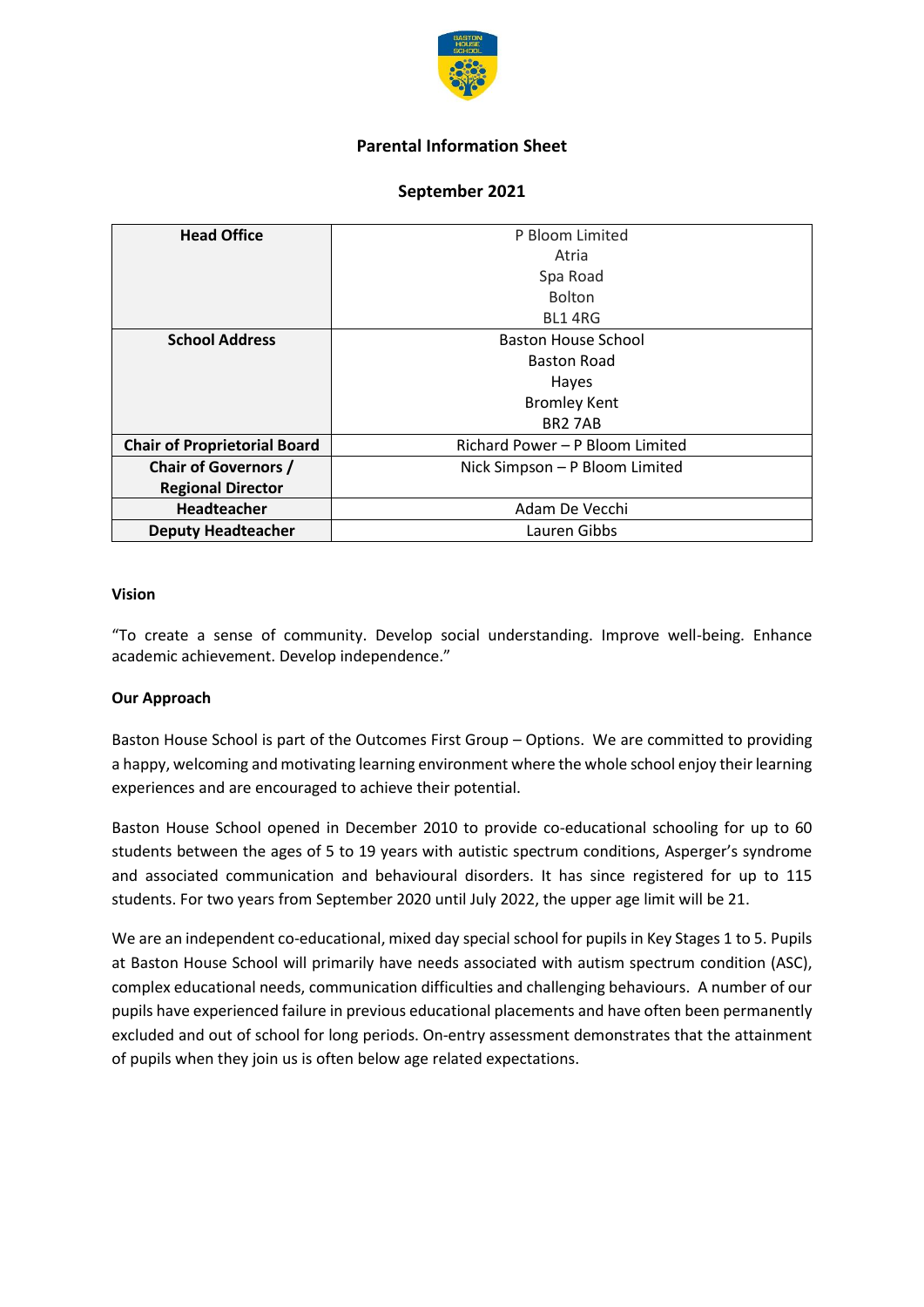

## **Our Aims**

- Provide a broad and balanced personalised curriculum leading to appropriate accreditation and outstanding pupil progress
- To build self-esteem and encourage social communication
- Ensure that behaviour management is efficient and interventions are advised by the clinical team
- Establish positive relationships with all partners and stakeholders
- Prepare our pupils for independent living in a way that is appropriate to their needs
- Ensure that staff are valued and given the opportunity to develop in a way that best supports pupil progress

### **Admission**

The school will review all relevant and recent reports. This will usually include:

- Recent Education, Health and Care Plan (EHCP)
- Last school's report
- Social history and any relevant reports
- Psychology reports
- Psychiatric report (if any) and diagnosis of special needs
- Other factors i.e. OCD, ODD, PDA, etc.

#### **Referrals**

We accept referrals from local authorities and are able to give parents information regarding our assessment and admission process.

#### Joint application

We encourage parents to engage in dialogue with their local authority and make a joint application.

#### Assessment

Once a referral has been received, the case will be assessed and considered by the school. If it is felt that Baston House School may be suitable, an initial visit will be arranged. If successful, pupils will be invited to attend the school for a period of placed suitability assessment. These placements will be evaluated and a final decision on suitability of placement made by the Headteacher.

#### **Policies**

Copies of the below policies are available on our website:

- Admissions Policy
- Anti-Bullying Policy
- Behaviour Policy
- Complaints Procedure for Students
- Complaints Procedure
- Curriculum Policy
- English as an Additional Language (EAL) Policy
- First Aid Policy
- Harmful Sexual Behaviour Policy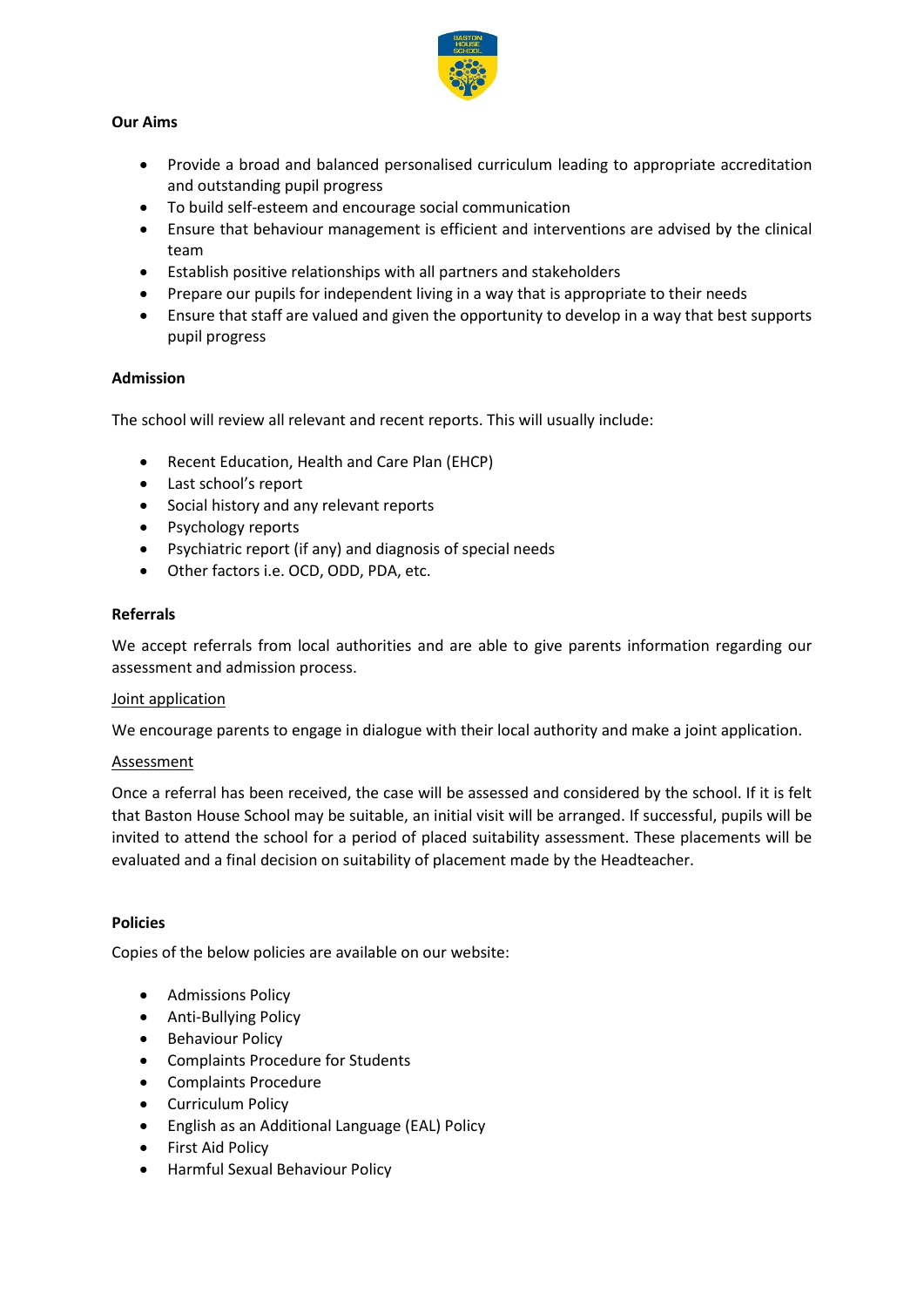

- Health & Safety Policy
- Offensive Weapon Policy
- Online Safety Policy
- Peer on Peer abuse Policy
- Pupil Premium Statement
- Remote Learning Policy
- Safeguarding & Child Protection Policy
- School's Exploitation Policy
- SEN Information Report
- **SEND Policy**
- Web Filtering Policy

### **Safeguarding**

The best interests of the children and their right to protection drives all decision making within the school. High standards are set for all aspects of safeguarding, with pupils' safety and well-being central to all school practice. Information is shared with the Local Children's Safeguarding Board and Local Authority Designated Officer, working jointly with services involved in the protection and safety of children. Training in safeguarding is given high priority. Staff undertake a comprehensive range of training promoting commitment to a child centred approach to safety. Staffing structures are designed so that safeguarding responsibilities are clearly defined and understood, with accountability clearly established.

### **Behaviour for Learning**

At Baston House School we understand that pupils on the autistic spectrum can exhibit behaviours for a number of reasons, often as a result of poor social communication skills. Behaviours can indicate expressions of anxiety, low self-esteem or as a means to gain control over environment or their personal state. Within Baston House School all staff are trained to approach behaviour in the context of the pupils' needs.

#### **Provision for pupils with an EHCP**

In order for a pupil with an EHCP to reach their full potential they must have their individual education and other needs recognised and supported. Baston House School is a specialist school for pupils with autism who are supported by professional staff with a wide range of experience and expertise in autism and associated conditions.

## **Complaints**

Baston House School is committed to working in close partnership with parents in the provision of a high quality education, within a secure and supportive environment. Whilst we strive to achieve the very best for the welfare and education of all pupils, it is appreciated that there may be occasions when concerns may be raised regarding a young person's education or about a particular incident at school. Baston House School takes such expressions of concern seriously and will follow up on concerns courteously and promptly.

The school's Complaints Procedure is available on our website. This gives clear timescales for the management of any complaints.

There were 3 (three) formal complaints received in the academic year 2020-21.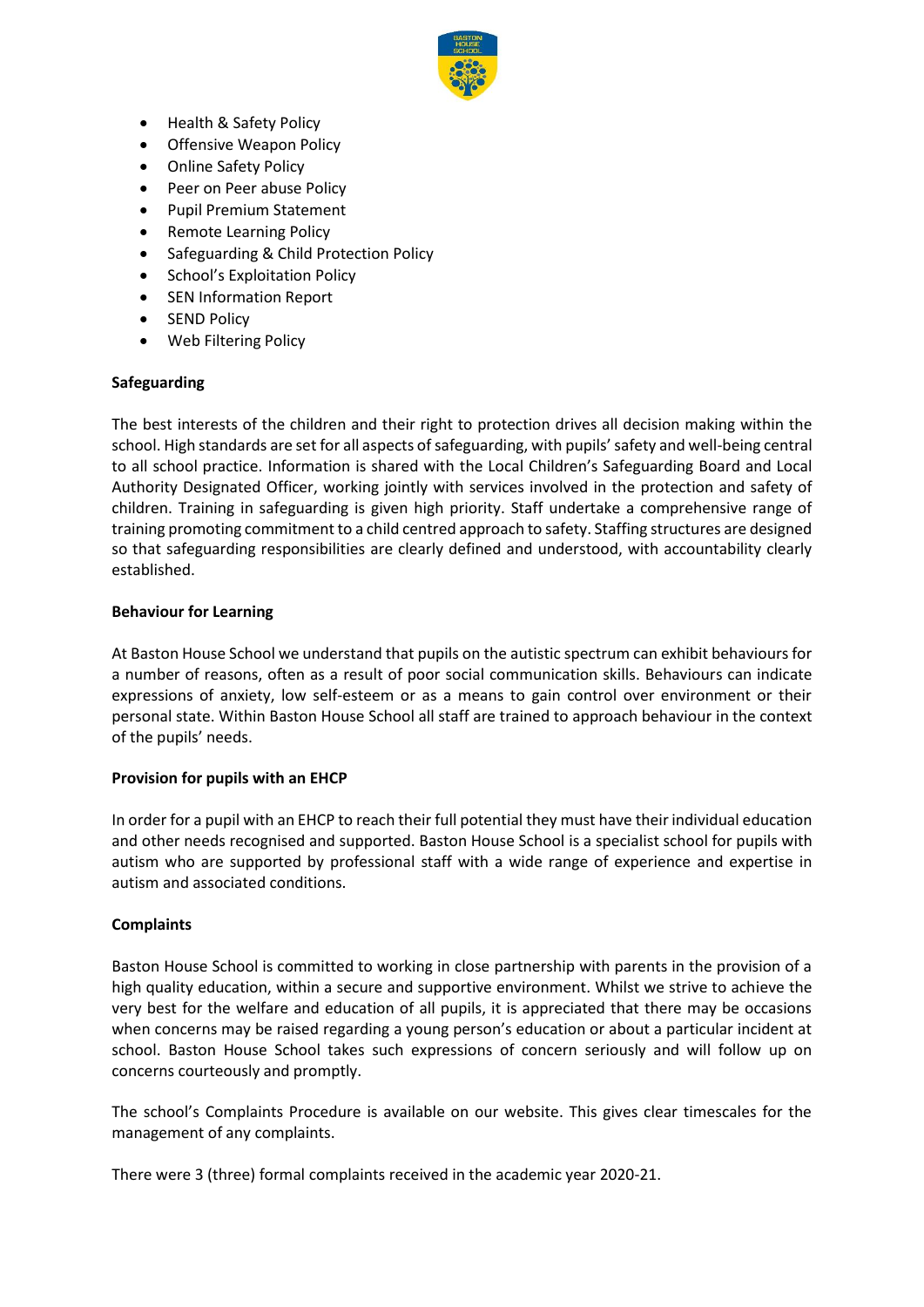

# **Exam Results 2020 – 2021**

| <b>GCSE/ Function Skills</b>             |                | Number of      |
|------------------------------------------|----------------|----------------|
| <b>Subject Name</b>                      | Grade          | students       |
| <b>Media Studies</b>                     | 2              | 1              |
| <b>Media Studies</b>                     | 3              | $\overline{2}$ |
| <b>Media Studies</b>                     | 5              | $\mathbf{1}$   |
| <b>Mathematics: Foundation Tier</b>      | 3              | 3              |
| <b>Mathematics: Foundation Tier</b>      | $\overline{4}$ | 5              |
| <b>Mathematics: Foundation Tier</b>      | 5              | $\mathbf{1}$   |
| <b>Combined Science: Foundation Tier</b> | 3:2            | $\mathbf{1}$   |
| <b>Combined Science: Foundation Tier</b> | 3:3            | 3              |
| <b>Combined Science: Foundation Tier</b> | 4:3            | $\overline{1}$ |
| <b>Combined Science: Foundation Tier</b> | 5:5            | $\overline{1}$ |
| <b>PE</b>                                | 4              | 1              |
| <b>PE</b>                                | 5              | $\mathbf{1}$   |
| PE.                                      | 6              | $\overline{2}$ |
| English Language                         | 2              | 1              |
| <b>English Language</b>                  | 3              | $\overline{2}$ |
| <b>English Language</b>                  | 4              | $\overline{4}$ |
| <b>English Language</b>                  | 5              | $\overline{4}$ |
| <b>English Language</b>                  | 8              | $\mathbf{1}$   |
| <b>English Literature</b>                | 6              | 1              |
| <b>Business Studies</b>                  | 4              | 1              |
| <b>Business Studies</b>                  | 5              | 2              |
| Functional Skills English Level 1        | F              | $\mathbf{1}$   |
| Functional Skills English Level 1        | P              | $\overline{2}$ |
| Functional Skills Maths Level 1          | F              | 3              |
| <b>Functional Skills Maths Level 1</b>   | P              | $\overline{2}$ |

| <b>Entry Level Certificate</b> |       | Number of |
|--------------------------------|-------|-----------|
| <b>Subject Name</b>            | Grade | students  |
| <b>Mathematics</b>             |       |           |
| <b>Science</b>                 |       |           |

| <b>NCFE</b>               |       | Number of |
|---------------------------|-------|-----------|
| <b>Subject Name</b>       | Grade | students  |
| Design Craft (DT) Level 1 |       |           |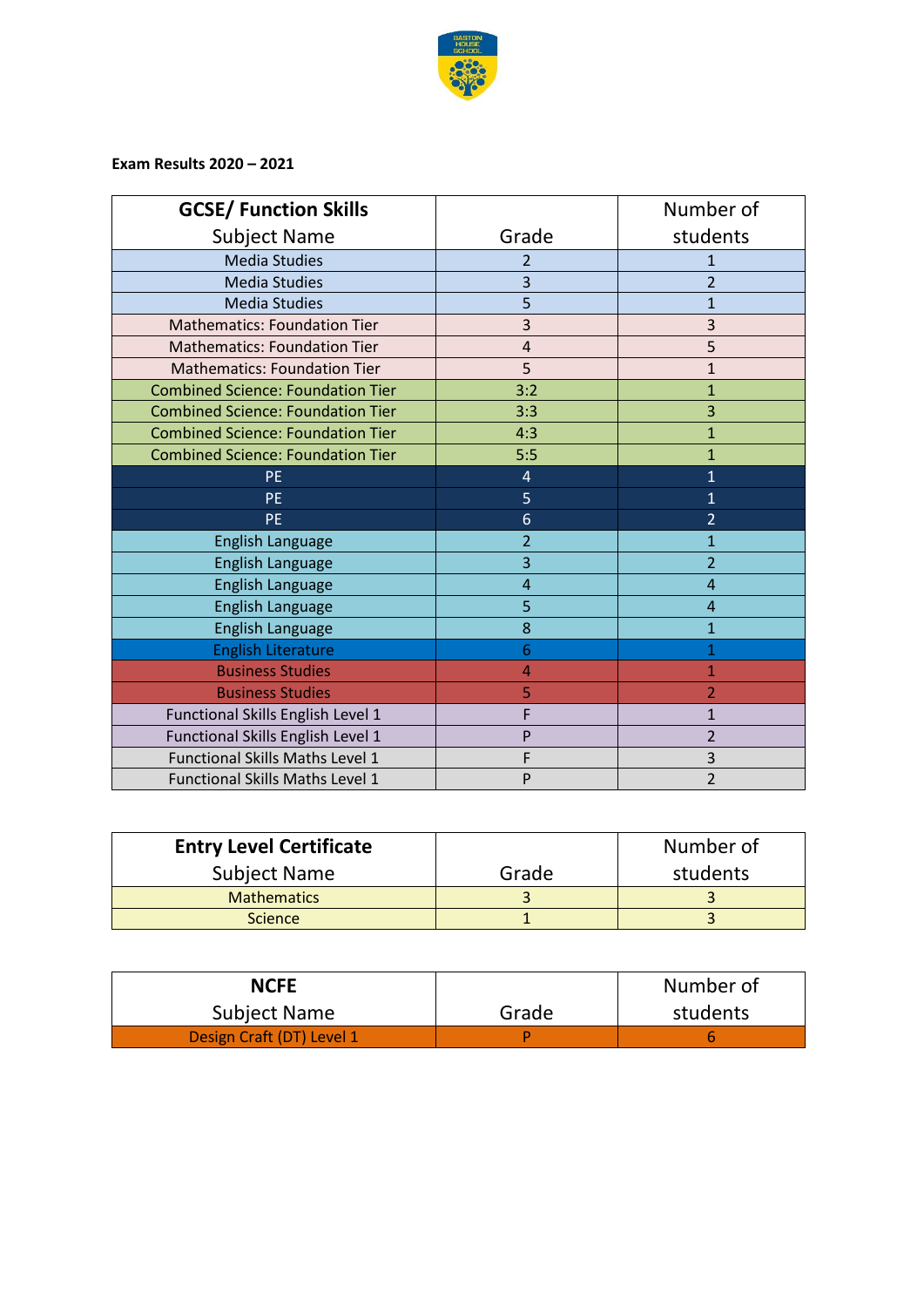

| <b>Entry Pathways</b>                  |                               |                 | Number of      |
|----------------------------------------|-------------------------------|-----------------|----------------|
| <b>Subject Name</b>                    | <b>Option Name</b>            | Grade           | students       |
|                                        | Entry Pathway: Entry 2        |                 |                |
| Personal and Social Development        | Award                         |                 |                |
| <b>Independent Living</b>              |                               |                 | $\overline{2}$ |
| Working towards goals                  |                               |                 |                |
| Using technology in home and           |                               |                 |                |
| community                              | <b>Entry Pathway: Entry 2</b> |                 |                |
| <b>Environmental awareness</b>         | Award                         | E12             |                |
| <b>Independent Living</b>              |                               |                 | 6              |
| Using technology in home and           | <b>Entry Pathway: Entry 2</b> |                 |                |
| community                              | Award                         | EL <sub>2</sub> |                |
| <b>Independent Living</b>              | <b>Entry Pathway: Entry 2</b> |                 | $\overline{2}$ |
| <b>Environmental awareness</b>         | Award                         | EL <sub>2</sub> |                |
| <b>Independent Living</b>              | <b>Entry Pathway: Entry 2</b> |                 | 5              |
| Developing self                        | Award                         | EL <sub>2</sub> |                |
|                                        | Entry Pathway: Entry 3        |                 | 6              |
| Myself in the community                | Award                         | EL <sub>3</sub> |                |
|                                        | Entry Pathway: Entry 3        |                 | $\overline{7}$ |
| <b>Healthy living</b>                  | Award                         | EL <sub>3</sub> |                |
|                                        | <b>Entry Pathway: Entry 3</b> |                 | 6              |
| Individual rights and responsibilities | Award                         | EL <sub>3</sub> |                |
| <b>Ensemble Music performance</b>      | <b>Entry Pathway: Entry 3</b> | EL <sub>3</sub> | $\mathbf{1}$   |
| <b>Solo Music Performance</b>          | <b>Entry Pathway: Entry 3</b> | EL <sub>3</sub> | $\overline{4}$ |
| <b>Composing Music</b>                 | <b>Entry Pathway: Entry 3</b> | EL3             | 3              |
| <b>Appraising Music</b>                | <b>Entry Pathway: Entry 3</b> | EL <sub>3</sub> | 3              |

|                    | Number of     |
|--------------------|---------------|
| Grade              | students      |
| Level 2 Merit      |               |
| Pass               |               |
| Pass               |               |
| <b>Distinction</b> | $\mathcal{P}$ |
| Level 2 Merit      | 4             |
| <b>Pass</b>        | 5             |
| <b>Pass</b>        |               |
|                    |               |

| <b>Duke of Edinburgh</b> | Passed |  |
|--------------------------|--------|--|
|--------------------------|--------|--|